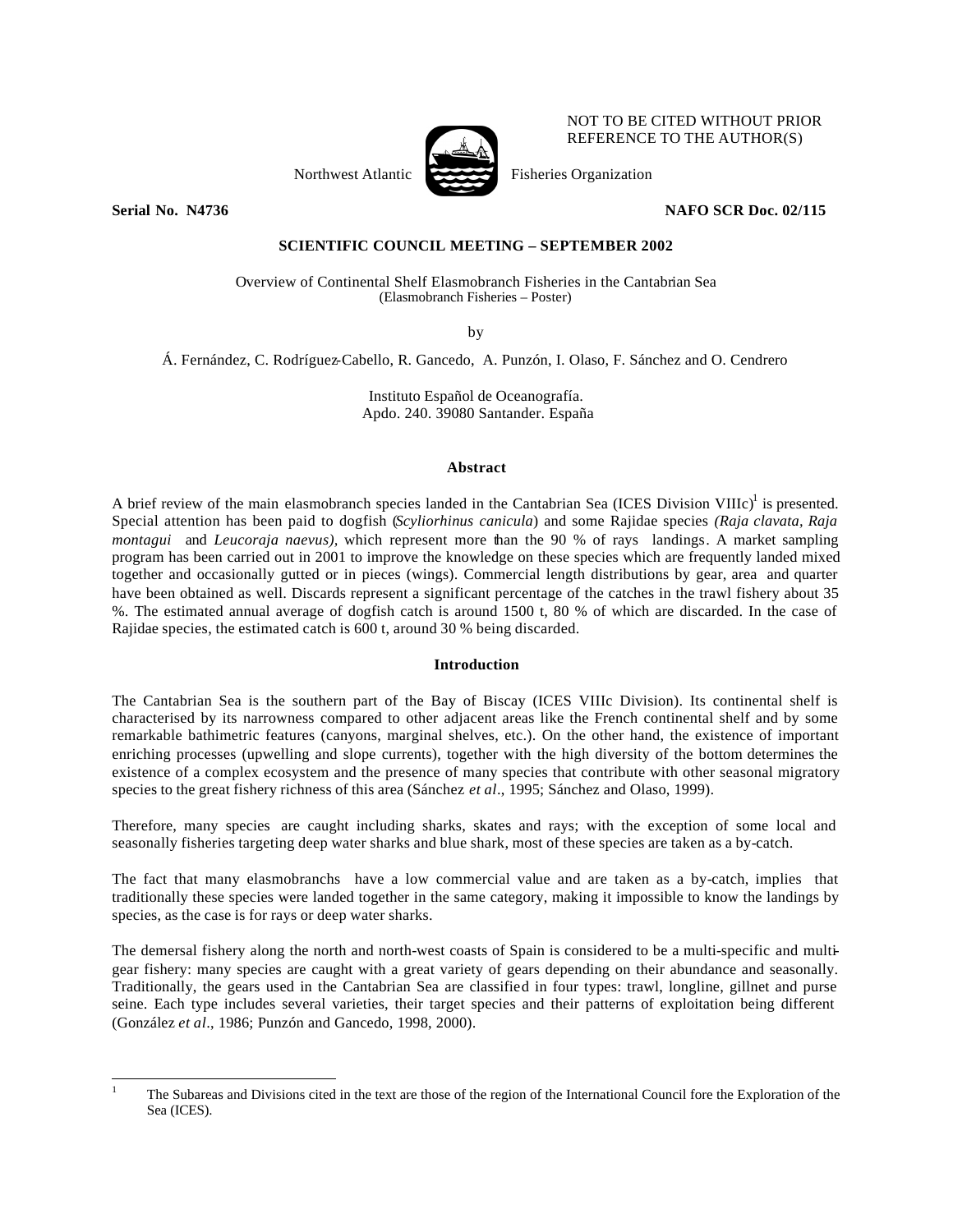In this paper landings of elasmobranch species by fishing gear made by the Spanish fleet in the Cantabrian Sea have been compiled from 1996 to 2001; special attention has been paid to rays and dogfish; their species and length composition of the catch by gear have also been recorded.

#### **Material and Me thods**

Landings have been collected on a monthly basis from most of the fishing ports in the Cantabrian Sea during 1996 to 2001. A market sampling programme has been carried out under DELASS project (Development of Elasmobranchs Assessments) during 2000-2001 mainly in order to obtain the length composition of some elasmobranch species landed by gear, to identify the Rajidae species landed (mixed together or wings) and to obtain biological and conversion factors for some elasmobranchs. Information on vessel characteristics is provided by the official census made in 2000 and by interviews in the fishing ports. The information provided here can be considered as the best possible estimates of catch data since it is not always possible to record data from all the fishing ports at a species level or to know the specific fishing area or fishing gear.

#### **Results and Discussion**

#### **1. Species Composition**

For the purpose of distinguishing and characterising commercial fisheries, elasmobranchs can be divided into four groups: pelagic sharks, deep-water sharks, coastal sharks, and skates and rays.

**Pelagic sharks**: The most representative species of this group is the blue shark *Prionace glauca* which supports a local and seasonal fishery in the south-eastern area of the Bay of Biscay (Basque Country). Besides this species, other pelagic sharks are caught as by-catch; these are *Lamna nasus, Isurus oxyrinchus,* both included in the Lamnidae category*, Alopias vulpinus* and *Galeorhinus galeus.*

**Deep water sharks**:With the exception of a local and seasonally fishery targeting deep-water sharks based on one fishing port (San Vicente de la Barquera); the rest of these species are the by-catch of mixed fisheries. Many of the species caught belong to the family Squalidae: *Etmopterus spinax, Centroscymnus coleolepis, Centrophorus squamosus, Deania calceus, Dalatias licha, Scymnodon ringens;* they are included in the same group. The other significant species in this area is the black mouth catshark *Galeus melastomus.*

**Coastal sharks**: This group comprises *Scyliorhinus canicula, Scyliorhinus stellaris* and *Squalus acanthias*. Despite both dogfish *S. canicula* and *S. stellaris* are present in the Bay of Biscay, the first is much more abundant and represents most of the catch; for this reason we will only refer to this species.

**Rays**: The main Rajidae species found in the commercial Spanish landings are *Raja montagui*, *R. clavata*, *Leucoraja naevus*, *R. brachyura*, *R. undulata*, *R. microocellata*, *R. oxyrinchus* and *R. circularis*. By market samplings carried out during the period 2000/2001 the contribution of each species to the total landings by gear has been estimated.

## **2. Fleet**

Different types of gears operate in the Cantabrian Sea, according to the depth, ground type and target species: trawl, gillnet (*volanta,* and *rasco*) and longline, and others grouped as "small artisanal gears". Under the name of gillnet several gears are found all of them bottom gears with different target species (Rodriguez Santamaría, 1923; Pereda and Villamor, 1991). *Rasco* (gillnet for anglerfish) is a gear in one single piece, with 280 mm of mesh size usually drew at depths between 100 and 800 m (Pereda *et al*., 1998). *Volanta* (gillnet for hake): made up of a single piece, with a 80 mm minimum mesh size frequently laid at 100 to 400 m depth. Included in the group of "small artisanal gears" are all those gears which work on the coastal depths of less than 150 mm like; *Beta* (small gillnet): made of one single piece with a mesh size not less than 60 mm. *Trasmallo:* made up of three pieces, with mesh size not less than 400 mm in the two outer pieces and 60 mm in the inner piece. *Miño* similar to the trasmallo made up of three pieces, with mesh size not less than 500 mm in the two outer pieces and 90 mm in the inner piece. *Beta* is frequently included in this group as well and other gears which are mostly modifications of the ones previous described (Punzón and Gancedo, 1998).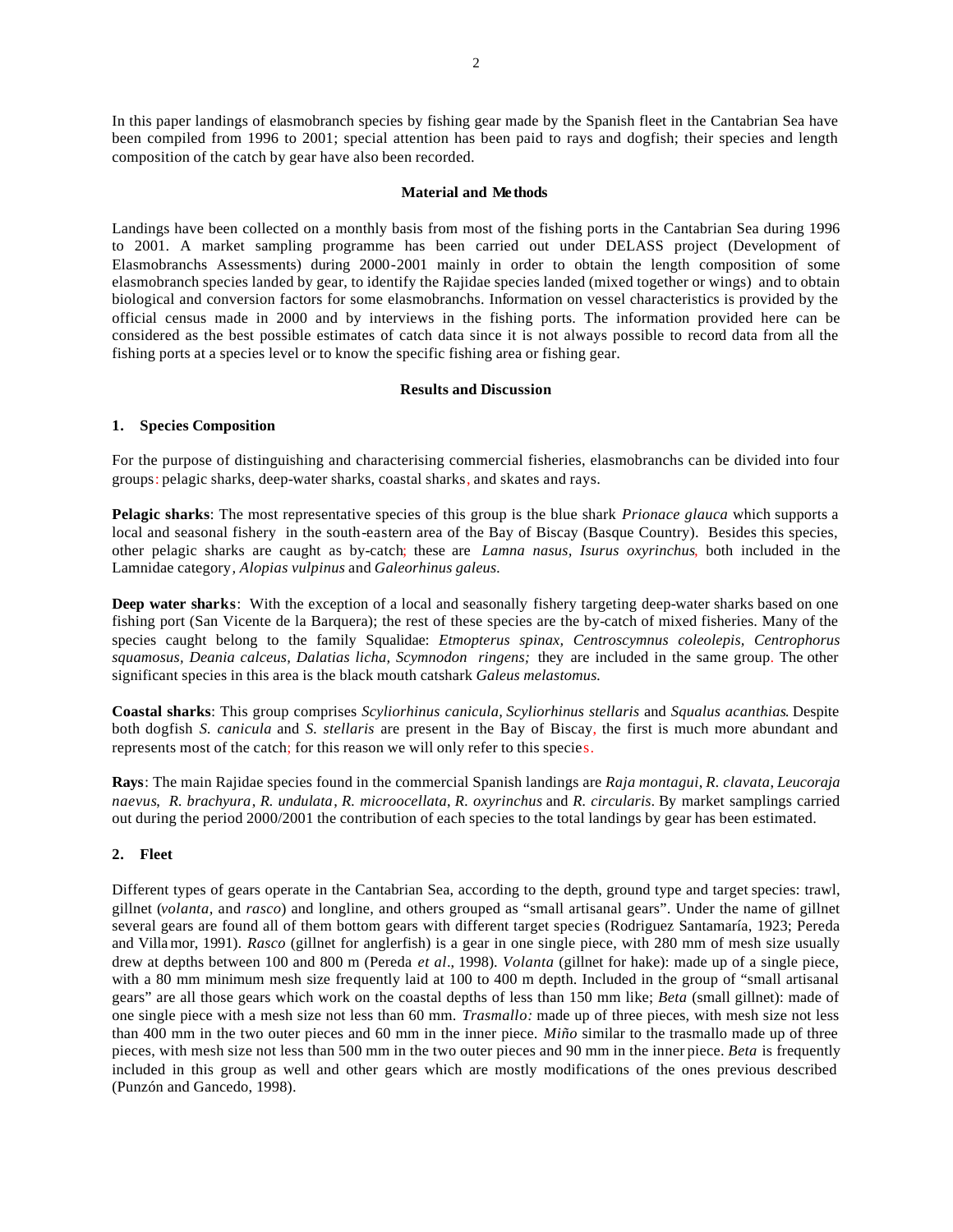Last census made in 2000 gave a total of 8479 vessels fishing in the Cantabrian Sea (277 less than in 1998), 167 of which operated with trawl gear, 207 with longline, 163 with gillnet and the rest, approximately 7942, were small boats working near the coast with artisanal gears (90 % in Galicia, north-western Spain). Trawlers are the biggest vessels, with mean dimensions of 500 HP, 150 GRT and 27 m length. Gillnet and longline vessels are very similar in size, around 130-160 HP, 20-25 GRT and 14-16 m length. Most of the fleet is 20 years old and over (Table 1).

The Spanish fleet has traditionally been fishing in the North Atlantic targeting the main commercial species (hake, monkfish, megrim, sole, etc.). They take place in ICES Sub-areas VI, VII and in Divisions VIIIIa,b,c,d and IXa (Fig. 1). The description of elasmobranchs fisheries in the different Sub-areas and Divisions is rather difficult since frequently these species are included in the same category. In this paper we have collected data from areas: VI, VII VIIab VIIIc and IXa for rajidae species and lesser spotted dogfish.

## **3. Landings**

As it has been mentioned above, the majority of elasmobranchs are not commercial species in Spain, and landings come from the by-catch of different fishing gears, although most of this by-catch is discarded.

## **Pelagic sharks**

Landings of blue shark *Prionace glauca* oscillate between 177 tons in 1999 and 470 in 1996; however only landings from ICES Division VIIIc are considered, including data from the fishery in the Basque Country. Data on the bycatch of the longline fishery targeting on swordfish in North Atlantic waters have not been included since they come from outside the area studied (for more information see Mejuto *et al*., 2001). This species is basically caught with surface longline occasionally catches with trawl, gillnet and purse seine (Fig. 2). The contribution of this species to the total elasmobranchs landings ranges from 14% to 27% (Fig. 2).

*Galeorhinus galeus* is mainly caught in the western area of the Cantabrian Sea (Galicia). Around 80% of the landings are from longline vessels, followed by those from trawl and small gillnets. Some fluctuations appear in total landings because the fishing port where most of the landings take place does not report data since 1998. For this reason we cannot precise if landings have decreased in last years (Fig. 2).

*Isurus oxyrinchus* and *Lamna nasus* are commonly included in the same group, although landings of the first in some fishing ports have been provided in the last years, when it is apparently more frequent. As with other elasmobranch species, problems arise sometimes in defining the fishing area. *A prior,* these species show fluctuations among years with an average of 30 tons (Fig. 2).

## **Deep-water sharks**

Squalidae comprise many deep water elasmobranch species which are commonly landed together in the same group. It is not possible to estimate the percentage of each specie without a specific market sampling design. The most frequent species are *Etmopterus spinax, Centrophorus squamosus, Deania calceus* and *Dalatias licha.* Landings of these species show a decreasing trend with the exception of year 2000, when they reached 224.7 tons (Fig. 3). The contribution of squalidae to the total elasmobranchs landings oscillates between 12% and 31% (Fig. 3). A review of Spanish deep-water fisheries exploiting these species in the northeast Atlantic can be found in Piñeiro *et al.*, 2001.

*Galeus melastomus* is frequently landed in some fishing ports and most of the times not mixed with other species; however, landings of this species hardly represent 1% of the total elasmobranchs landings (Fig. 3). Landings have decreased in the last years although probably some fishing ports are missing and landings are slightly underestimated.

## **Coastal sharks**

*S. canicula* **l**andings from Divisions VIIIab and VIIIc are very similar showing fluctuations among the different years, with the highest values in 1998 (340 tons) and 2001 (259 tons) respectively. Next are Sub-area VII and Division IXa, while landings from Sub-area VI are very low (Fig. 4a). Landings of this species from Division VIIIc are more or less constant, close to 200 t, with an increasing trend in the last two years. As it happens with rays, the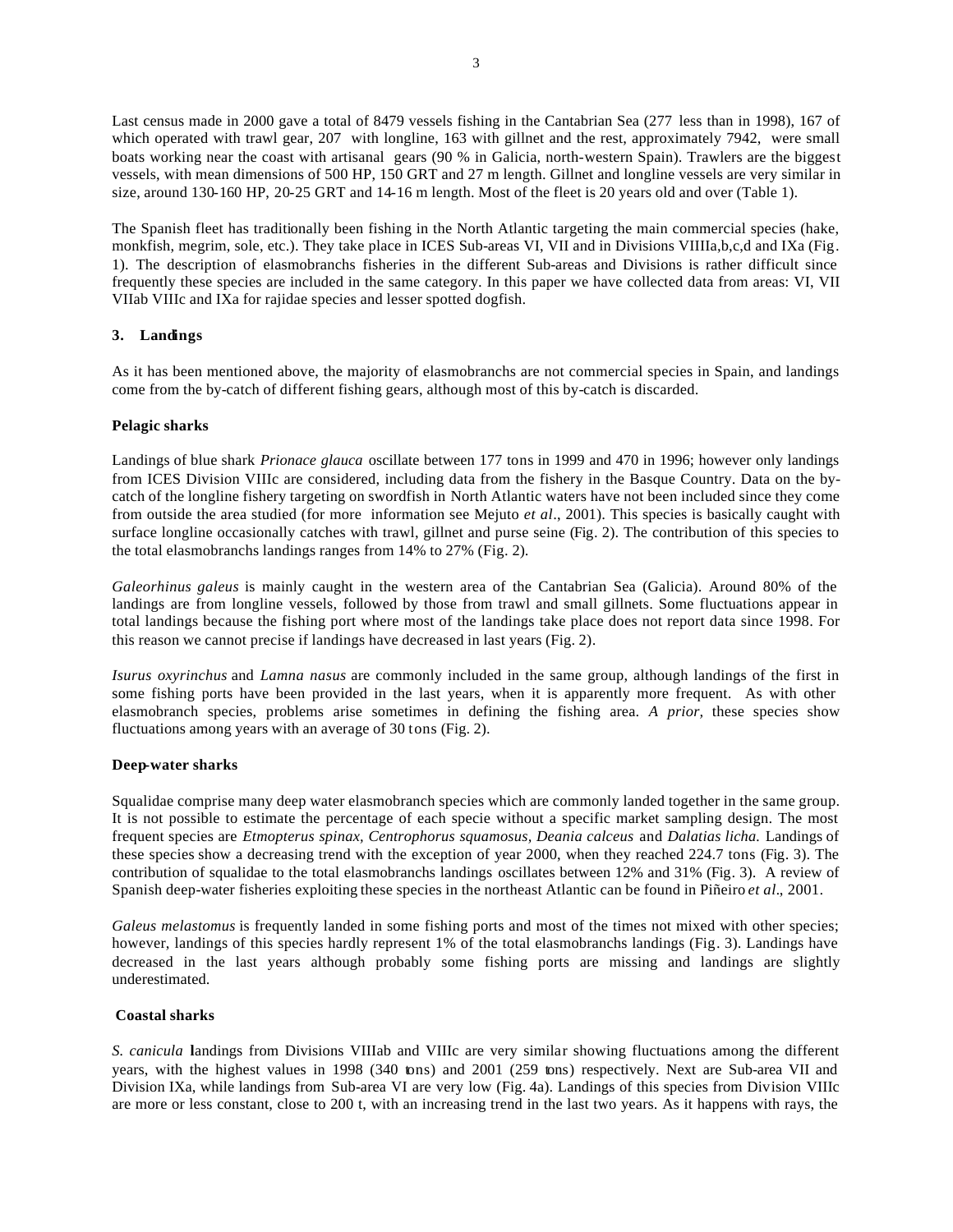highest landings are those of bottom trawl (75%) followed by longline (21%) and gillnet (3 %); some landings of purse seine or traps have also been occasionally recorded (Fig. 5).

*Squalus acanthias* has not been included because landings in the region are insignificant and not all fishing ports separate this species.

## **Rays**

The highest landings of the Spanish fleet operates from Sub-area VII, reaching 2 647 tons in [¿1999?]. Landings from Divisions VIIIab and VIIIc are quite similar about 500 tons; landings from Division VIIIab show a decreasing trend, while the trend of those from Division VIIIc is increasing. Landings from Division IXa and Sub-area VI are very scarce (Fig. 4b). Annual landings of rays are about 500 tons, with an increasing trend in the last two years. The highest landings from Division VIIIc are from trawl  $(8%)$  followed by gillnet  $(11%)$  and longline  $(8%)$ ; some landings with purse seine or traps have also been occasionally recorded (Fig. 6).

*R. montagui*, *R. clavata* and *L. naevus* are the most abundant rays in the landings from Division VIIIc, while R. brachyura, R. undulata R. microocellata and R. circularis are very scarce, particularly the last two ones, however significant differences exist among fishing gears. For example, *R. brachyura* represents 30% of landings of gillnet, while this species is not usually landed by the other gears. Landings of *R. clavata* are always above 20%; however; longline is the gear with highest landings of this species (Fig. 7).

# **4. Discards**

A study carried out in 1994 to estimate the discards of the Spanish fleet in ICES area revealed that almost the 90% of the total catch of dogfish in the VIIIc is discarded, later studies made in 1999 and 2000 estimated the proportion of discards in 77% and 83%, respectively (Pérez *et al*., 1996). For rajidae species the values obtained were 20%, 25 % and 33 % respectively.

## **5. Catch size composition**

As it has been previously mentioned above, a sampling programme was carried out in 2000/2001 to estimate the species and size composition of rays and dogfish landings from Division VIIIc (Fig. 8).

## **Dogfish**

The length distribution shows that most the specimens landed are above 40 cm, ranging up to 66 cm. No significant differences exist among the catches of the different fishing gears, the mean size of specimens caught by trawl, longline and gillnet being 53.6 cm, 55.2 cm and 54.0 cm respectively. Considering that first maturity length of females is 54.5 cm, most specimens landed are adults.

## **Rays**

*R. montagui*: Approximately 84% of landings come from trawling, which catches specimens of total length ranging from 30 to 90 cm. Gillnet and longline landings represent around 8 % each; gillnet catches include small specimens less than 20 cm and some large individuals, while longline catches medium size specimens, mainly from 45 to 60 cm.

*R. clavata*: The length distribution of the specimens in trawl landings of this species (80%) ranges from 32 to 95 cm. Gillnet, which represents around 6% of the landings, catches specimens mainly form 50 to 70 cm. Longline (14%) also covers a length range as wide as trawl, but most of the individuals landed are 45 to 55 cm of total length.

*L. naevus*: Only specimens from longline (6%) and trawl (94%) have been sampled, there are no gillnet landings recorded for this species during the study period. The length distribution of the trawl catch of *L. naevus* ranges from 35 to 77 cm, while longline catches medium size specimens from 47 to 67 cm.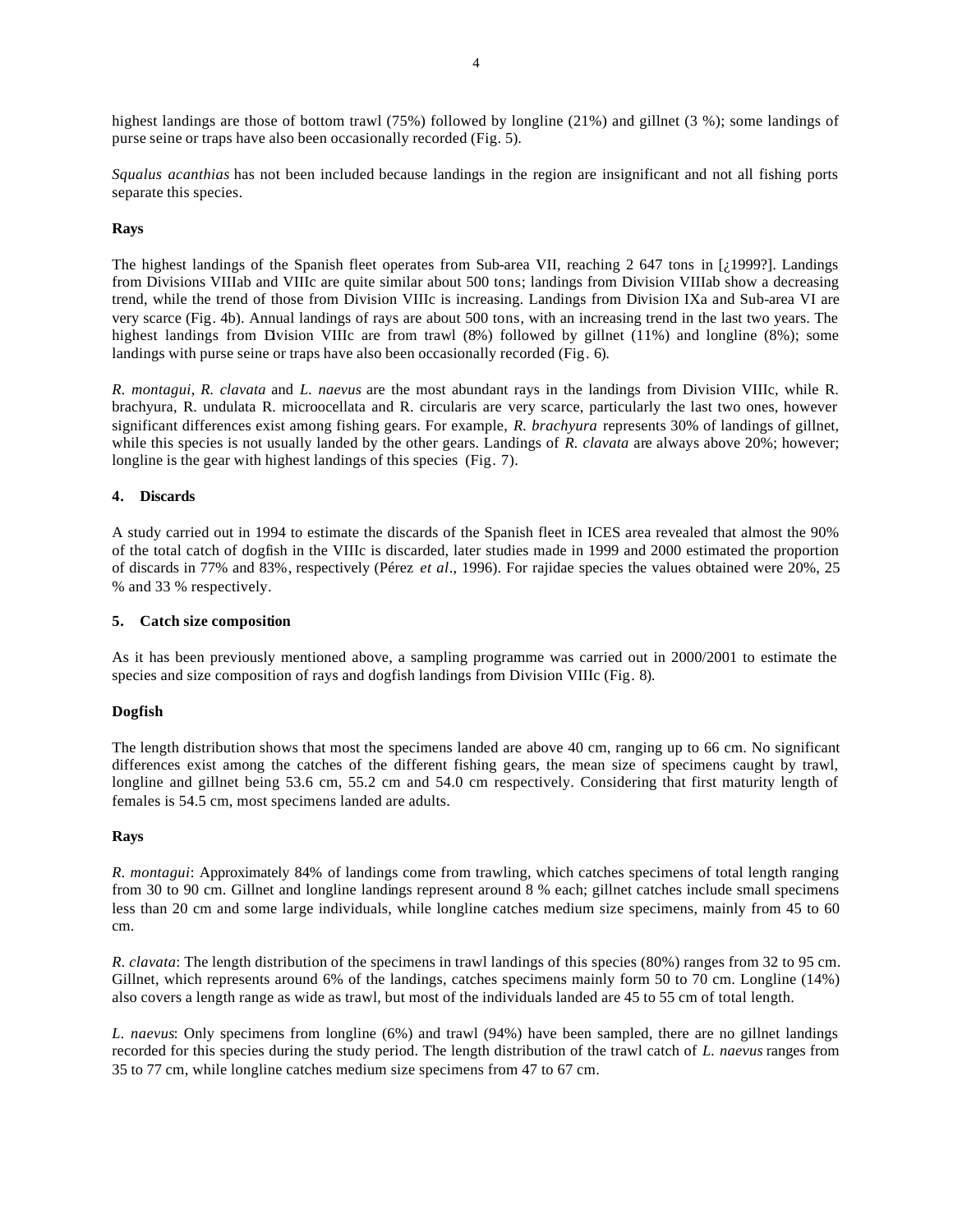#### **Acknowledgements**

Many colleagues are involved in collecting data from the fishing ports, sampling and processing the information. We are very grateful to the Spanish Institute of Oceanography (IEO) data base team of La Coruña, specially to Roberto Morlán, and Baltasar Patiño from Vigo IEO, whom provided information from Galicia main fishing ports and to the Technological Fishery and Food Institute (AZTI) specially to Iñaki Arteche and Guzmán Díez who assisted with data from the Basque fishing ports.

#### **References**

- GONZÁLEZ , S., A. LAVÍN, V. ORTIZ, P. PEREDA, F. SÁNCHEZ, and B. VILLAMOR. 1986. La pesca en Cantabria (1965-1985). Gobierno de Cantabria. Consejería de Ganadería, Agricultura y Pesca. Servicio de Actividades Pesqueras. 307 p.
- MEJUTO, J., B. GARCÍA -CORTÉS, and J. M. de la SERNA. 2001. Preliminary scientific estimations of bycatches landed by the Spanish surface longline fleet in 1999 in the Atlantic Ocean and Mediterranean Sea*. ICCAT. Col. Doc. Cient*. SCR /01/049.
- P. PEREDA, and B. VILLAMOR. 1991. Artisanal fisheries in the Cantabrian Sea. *ICES C.M. 1991/G: 30* Sess P.
- P. PEREDA, A. PUNZÓN, and J. LANDA. 1998. The "rasco": a gillnet fishery for Anglerfish (*Lophius piscatorius* L., 1758 and *L. budegassa* Spinola, 1807) in the Cantabrian Sea (ICES Division VIIIc*). C.M. 1998/O:46* Deepwater fish and fisheries.
- PÉREZ, N., P. PEREDA, A. URIARTE, V. TRUJILLO, I. OLASO, and S. LENS. 1996. Descartes de la flota española en el área del ICES. *Datos y Resúmenes. Inst. Esp. de Oceanogr*., **2**: 142 p
- PIÑEIRO, C.G, M. CASAS and R. BAÑÓN. 2001. The deep-water fisheries exploited by Spanish fleets in the Northeast Atlantic: a review of the current status. *Fisheries Research*, **51**: 311-320.
- PUNZÓN, A. and R. M. GANCEDO. 1998. Specific characterisation and identification of the fishing gears in use in the Cantabrian Sea (NE Atlantic, Northern Spain). *ICES, C.M. 1998/U:7* 1-20.
- PUNZÓN, A., and R. M. GANCEDO. 2000. Descripción de las pesquerías artesanales de Cantabria y Asturias (Norte de España). *Inf. Téc. Inst. Esp. Oceanogr*., **179**, 43 pp.
- RODRIGUEZ SANTAMARIA, B. 1923. Diccionario de artes de pesca de España y sus posesiones. Ed Sucesores de Ribadeneyra, S.A. Madrid.
- SÁNCHEZ, F., F. de la GÁNDARA, and R. GANCEDO. 1995. Atlas de los peces demersales de Galicia y Cantábrico. Otoño 1991-1993. *Publ. Esp. Inst. Español de Oceanogr*., **20**, 100 p.
- SÁNCHEZ, F., and I. OLASO. 1999. Fisheries impacts in the Cantabrian Sea using a mass-balance model. *Working document in Report of the Ecosystem Effects of Fishing Activities, ICES ACFM/ACME*, **199**, 19 p.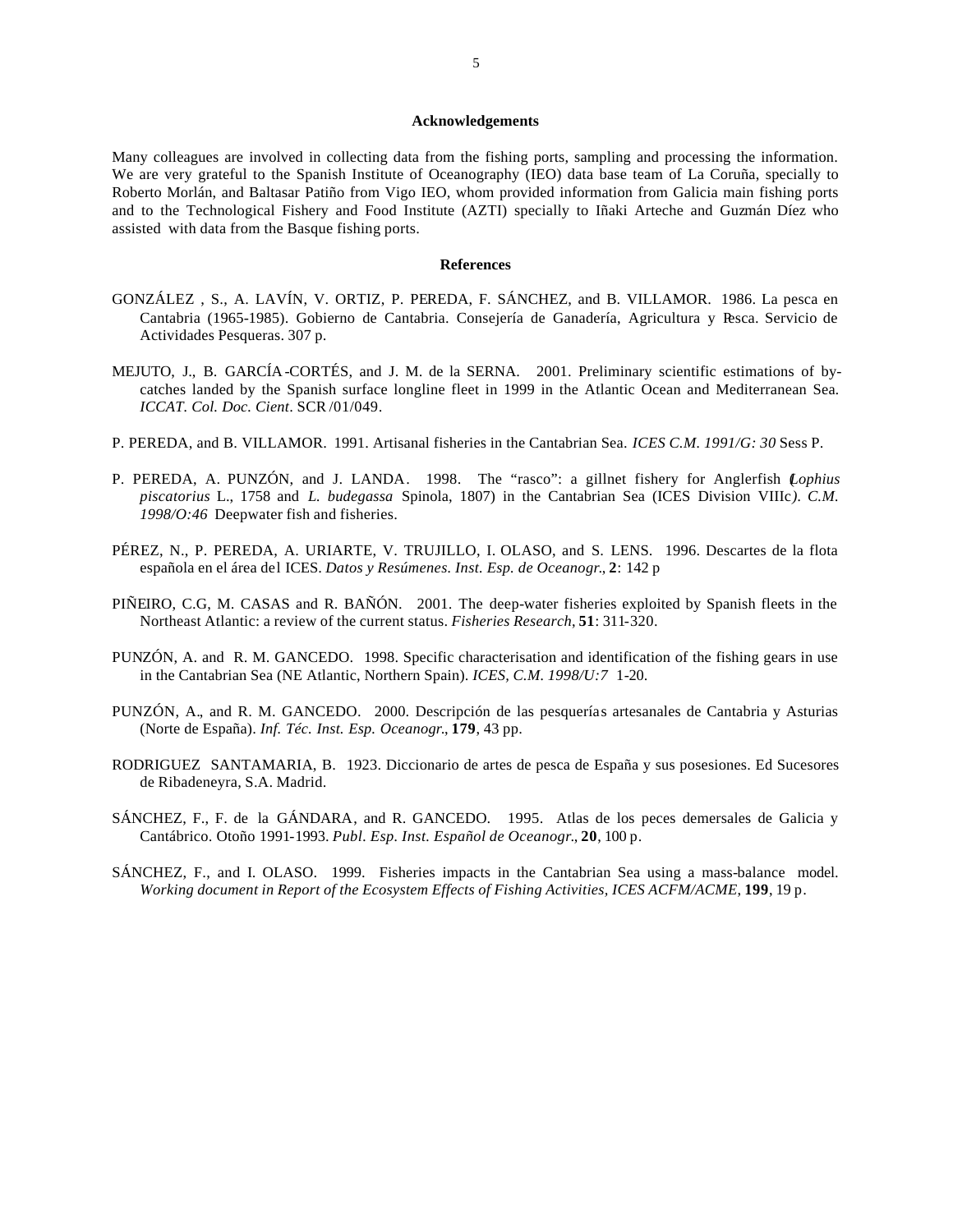|                 | Trawl | Longline | Gillnet |       | Small     |
|-----------------|-------|----------|---------|-------|-----------|
|                 |       |          | Volanta | Rasco | Artisanal |
| $No$ vessels    | 167   | 207      | 85      | 78    | 7942      |
| HP mean         | 500   | 130      | 160     | 80    | 20        |
| <b>GRT</b> mean | 150   | 20       | 25      | 10    | 3         |
| Length mean     | 27    | 14       | 16      | 11    | 6         |
| Years           | 21    | 20       | 17      | 21    | 29        |

Table 1. Characteristics of the fleet operating in the Cantabrian Sea based on a census in 2000.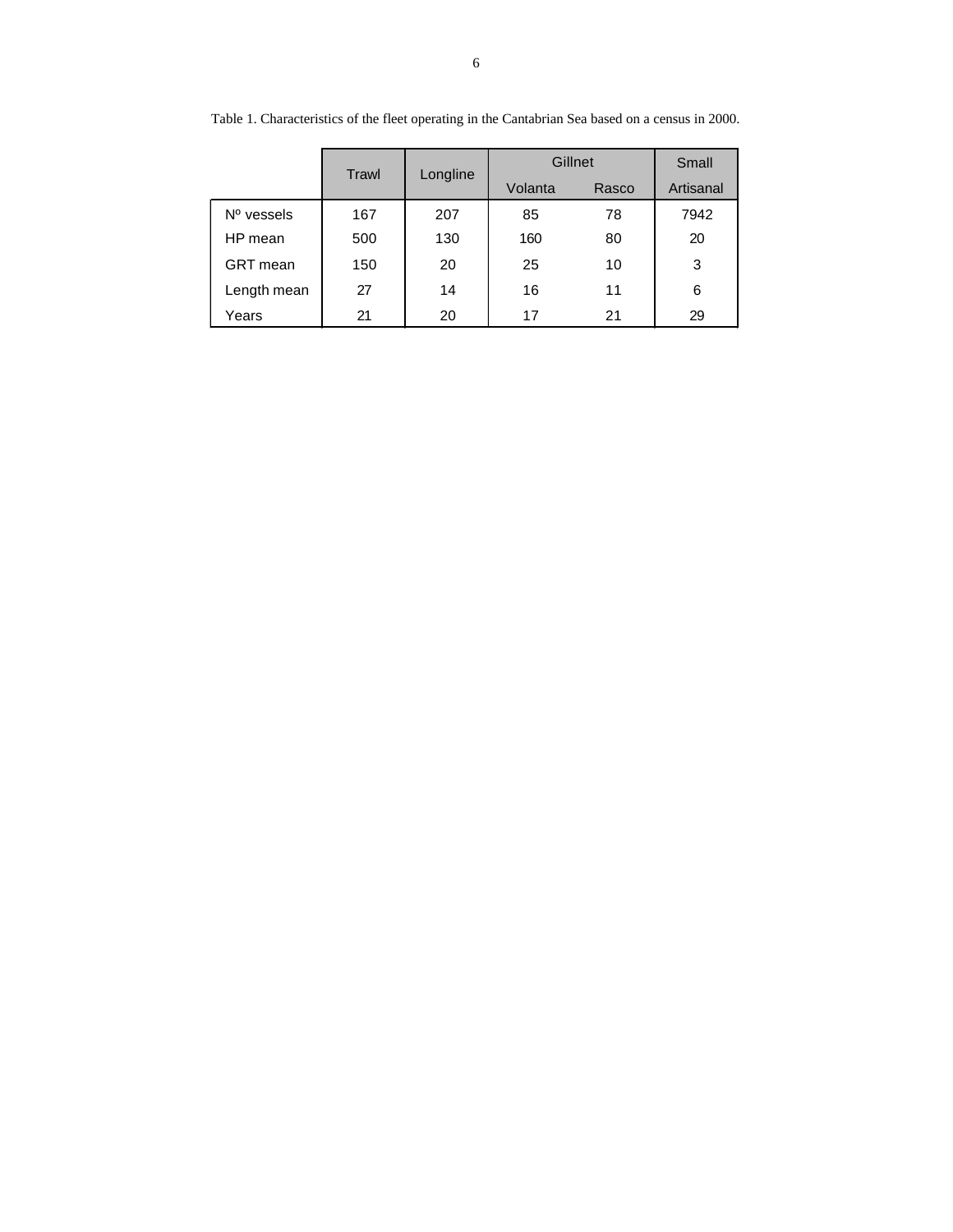

Fig. 1. Map showing the different ICES fishing Sub-areas and Divisions in the North Atlantic.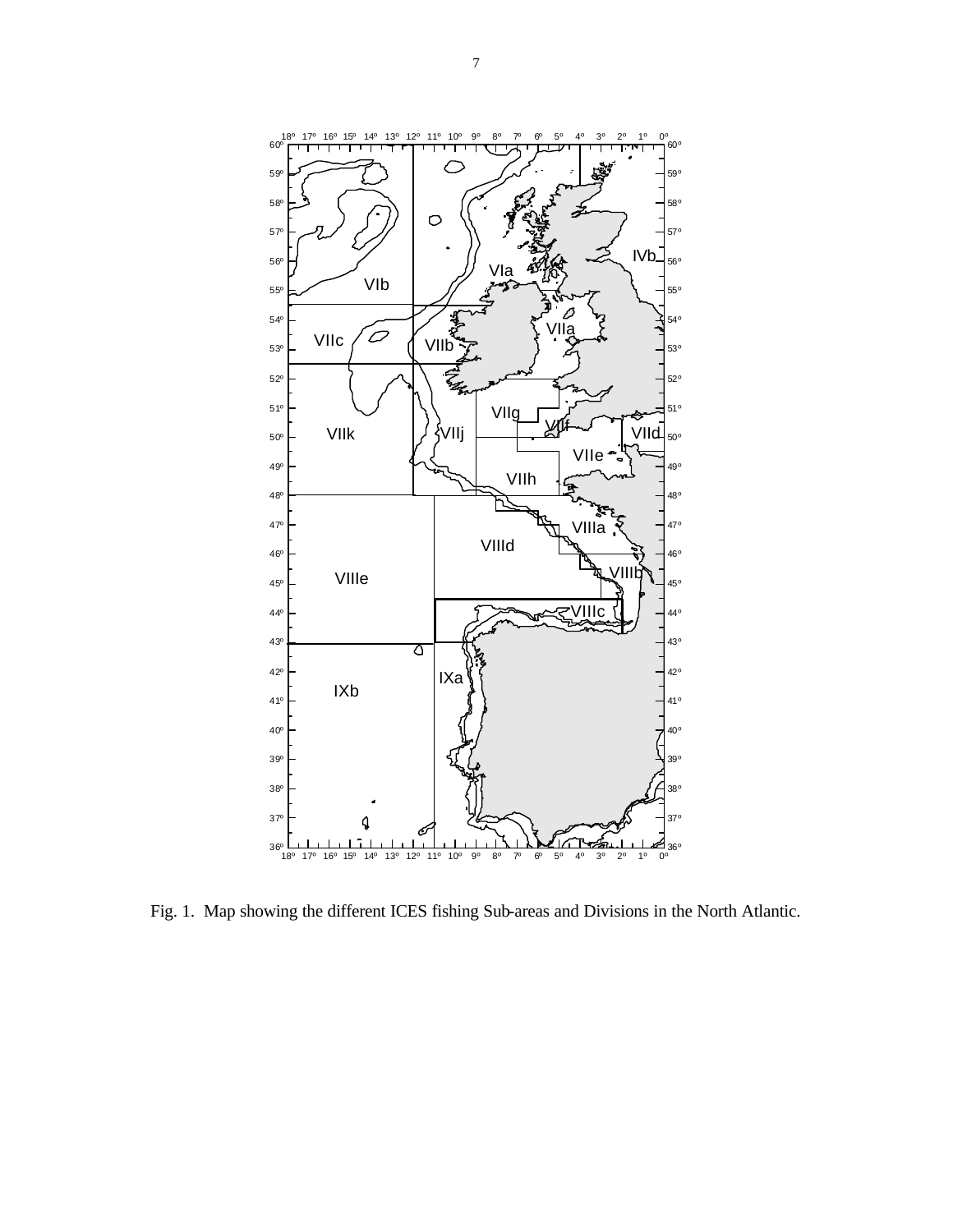

Fig. 2. Landings (t) of the most abundant elasmobranch species in Division VIIIc.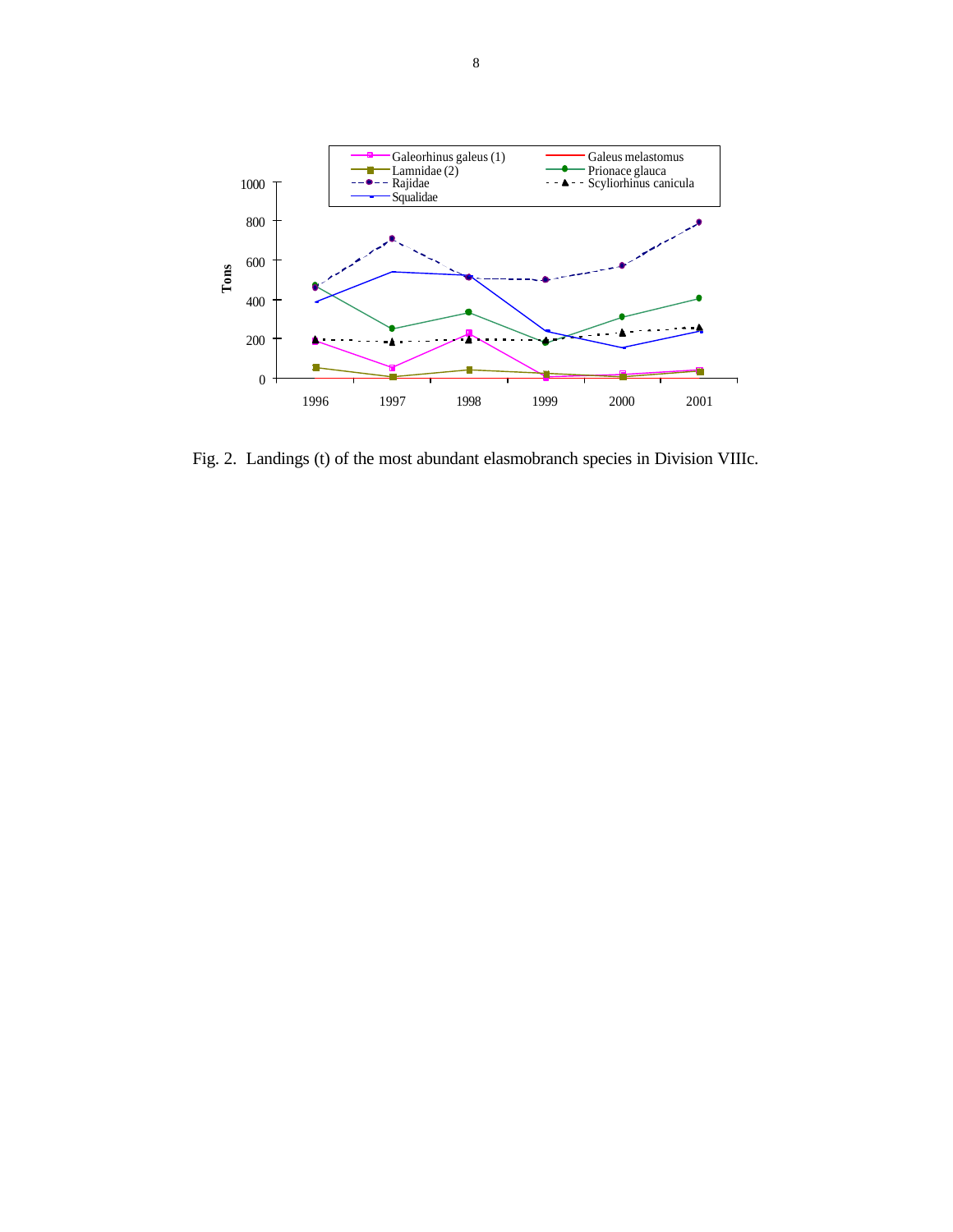

Fig. 3. Landings of the main elasmobranch species in Division VIIIc for the period 1996-2001.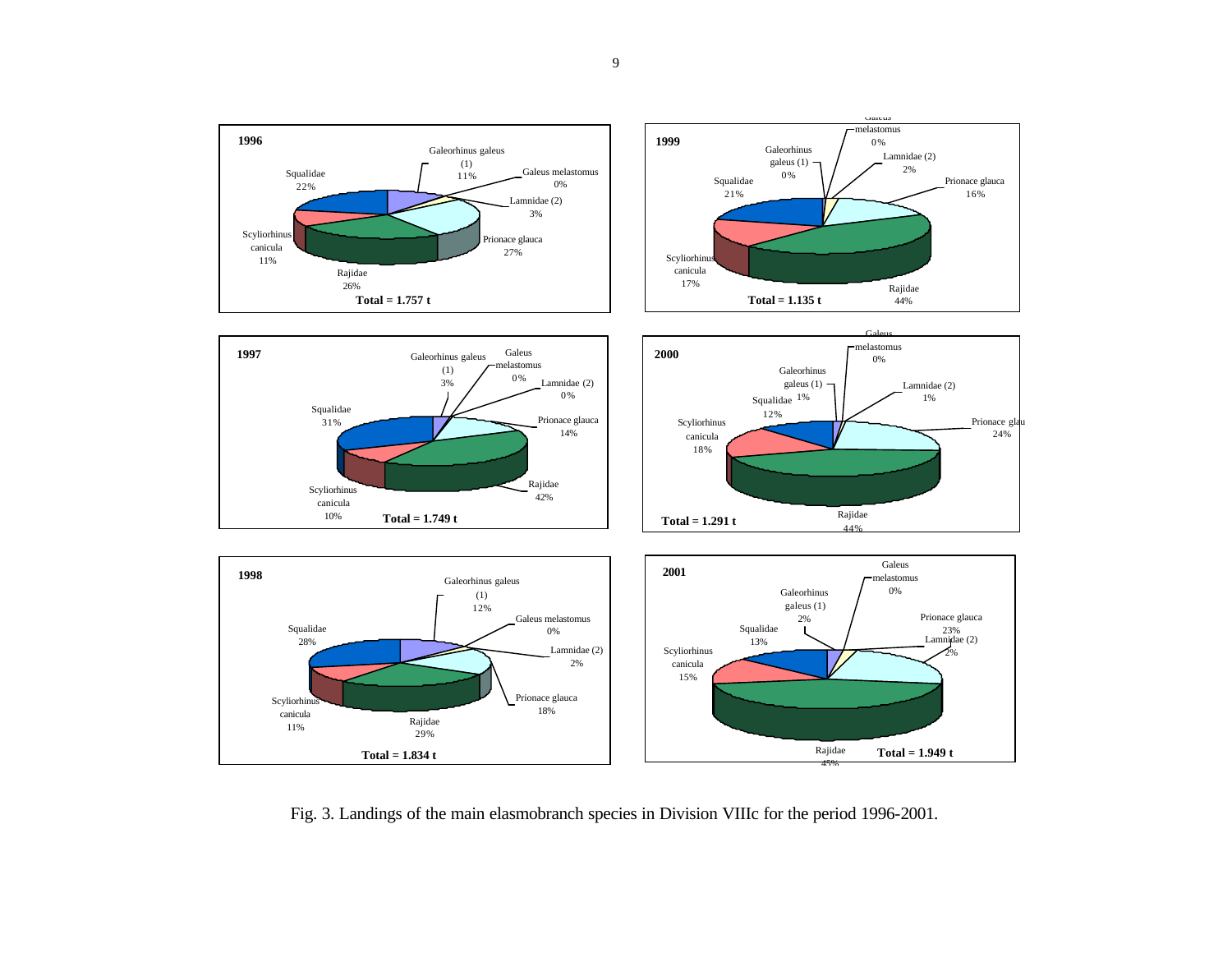



Fig. 4. Landings (kg) of a) *Scyliorhinus canicula* and b) *Raja* sp. by the Spanish fleet in different ICES sub-areas and Divisions.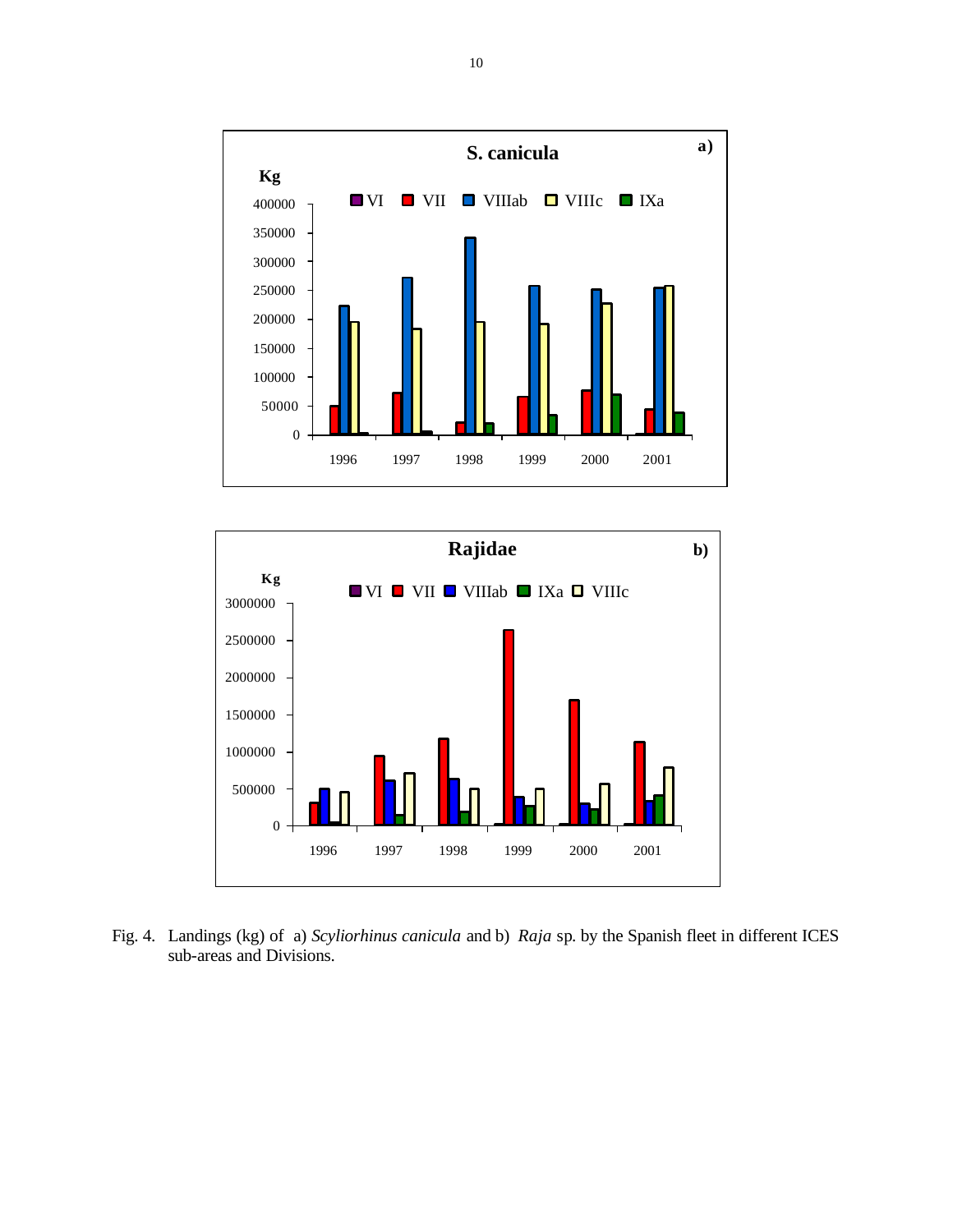

Fig. 5. Dogfish (*Scyliorhinus canicula*) landings (kg) by fishing gear in Division VIIIc.



Fig. 6. Rajidae landings (kg) by fishing gear in Division VIIIc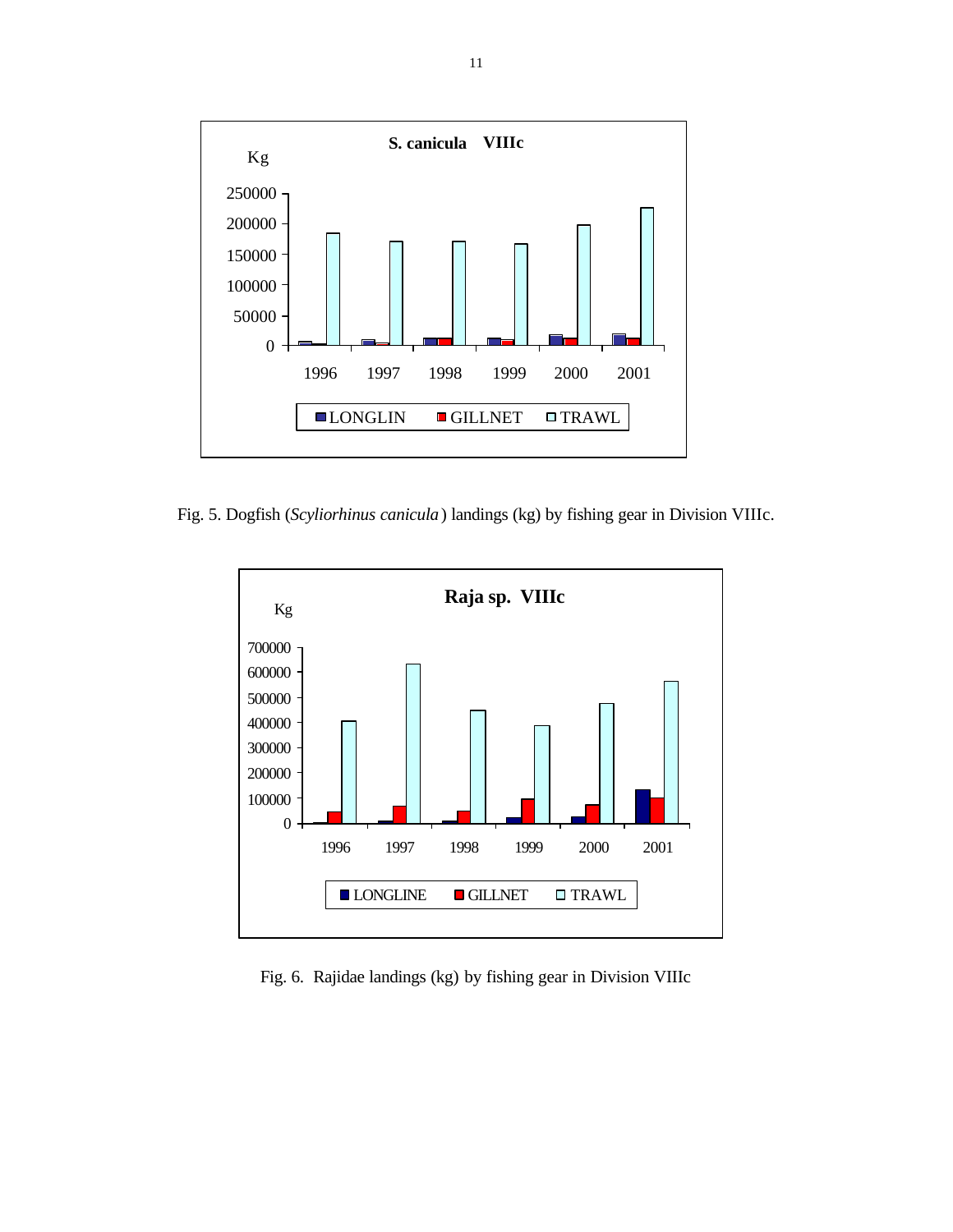





Fig. 7. Species composition of Rajidae landings from Division VIIIc based on a market sampling programme carried out in 2000-2001.